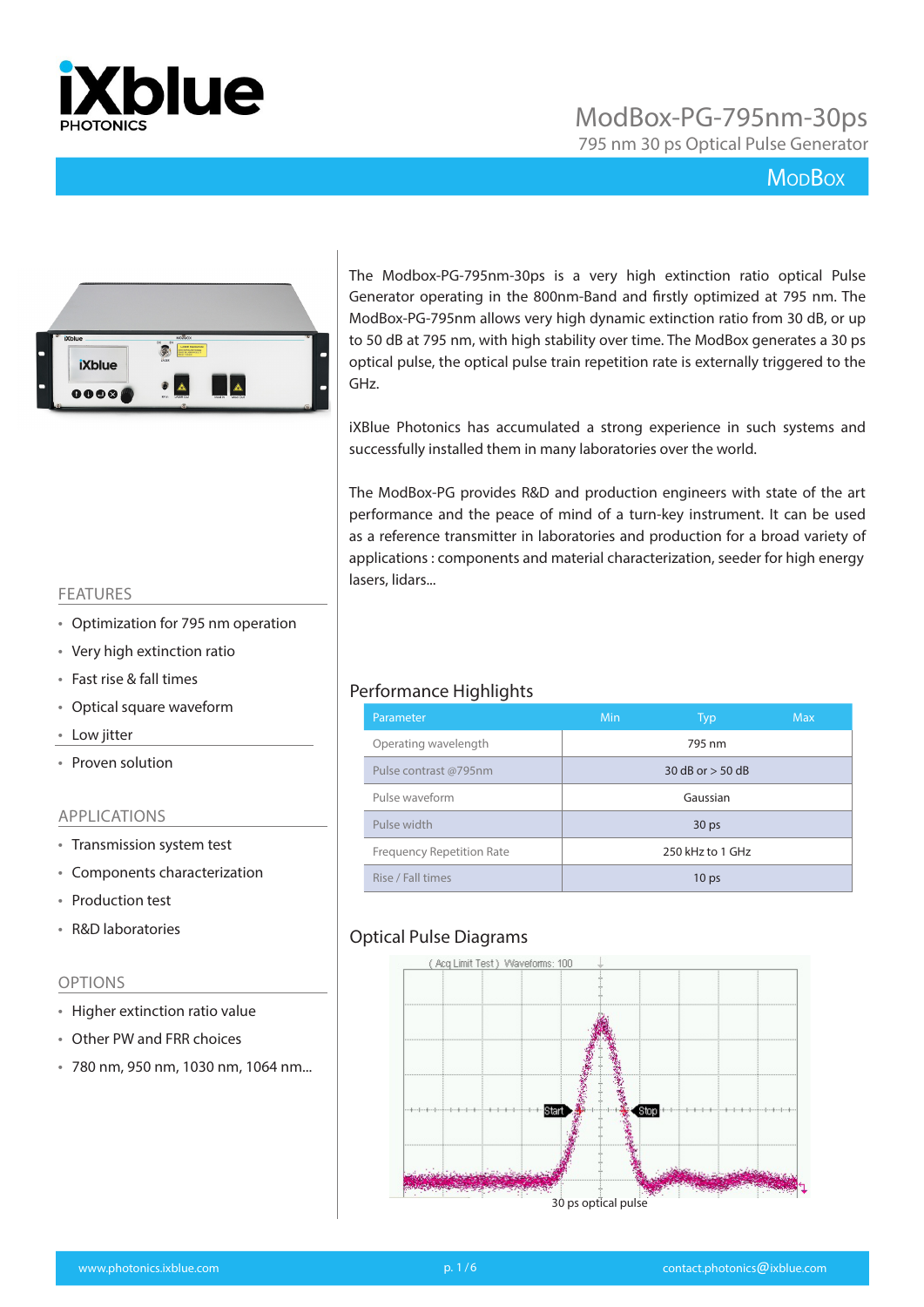

795 nm 30 ps Optical Pulse Generator

### **Mo<sub>D</sub>Box**

#### Functional Block Diagram



The ModBox-PG integrates the new iXblue Smart Interface which allows control for the full system:

- a temporal pulse block based on a modulators set to ensure a very high optical pulse extinction ratio over a large optical bandwidth,
- an automatic modulator bias control circuitry to garantee high extinction ratio stability over long periods of time,
- the Electrical Pulse Generator with a flexible Frequency Repetition rate and fixed pulse width at 30 ps,
- an optional CW laser (specification to be defined with end-user).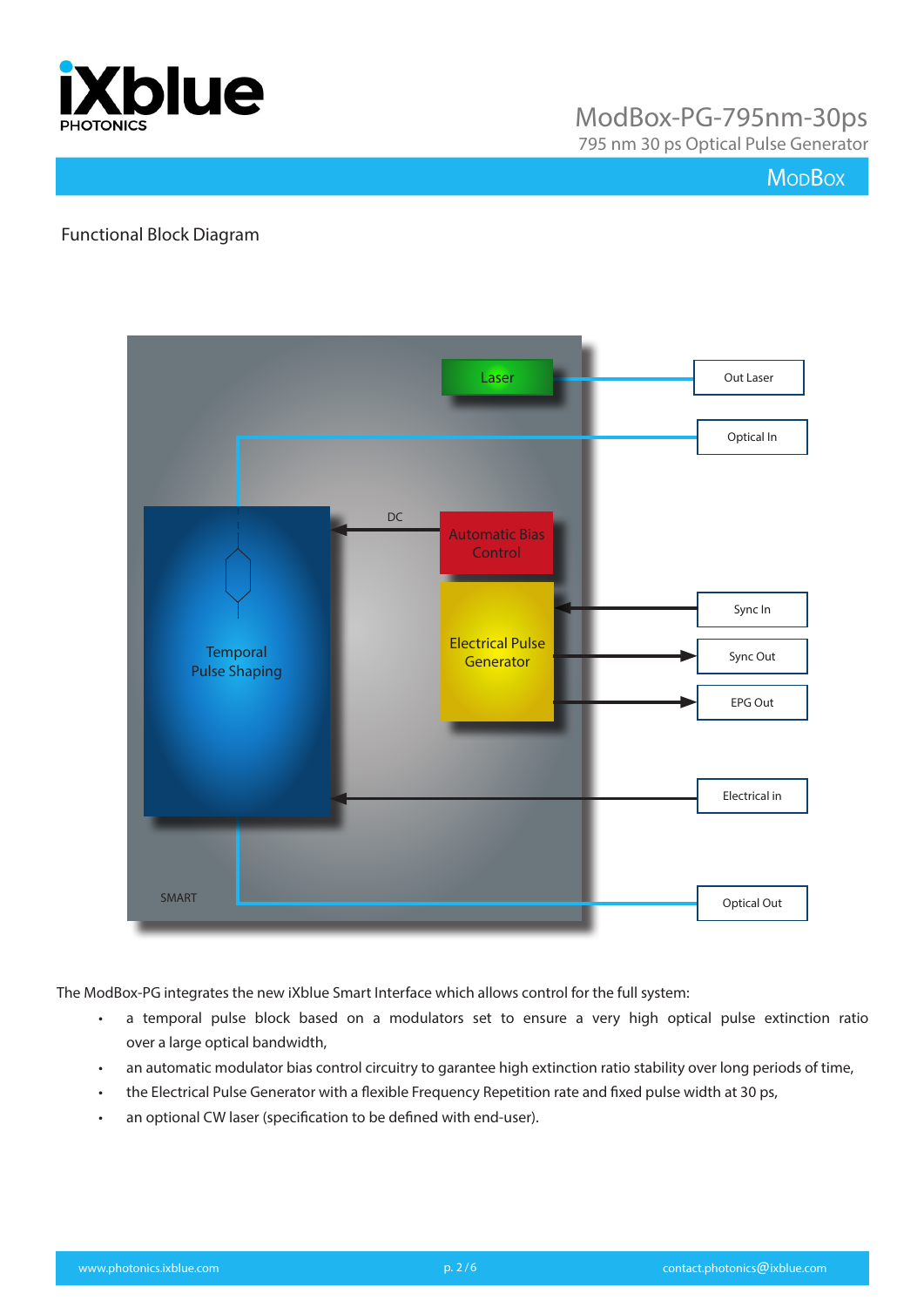

795 nm 30 ps Optical Pulse Generator

## **MoDBox**

## Optical Input Specifications

| Parameter            | Symbol <sup>1</sup> | Condition                      | <b>Min</b>        | Typ <sup>1</sup> | <b>Max</b> | Unit       |
|----------------------|---------------------|--------------------------------|-------------------|------------------|------------|------------|
| Operating wavelength | $\mathbf{u}$        | $\overline{\phantom{a}}$       | 800 nm band       |                  |            |            |
| Line-width           | Δλ                  | $\qquad \qquad =\qquad \qquad$ | $\qquad \qquad -$ |                  | $\sim$     | <b>MHz</b> |
| Optical input power  | $OP_{in}$           | $\overline{\phantom{a}}$       | 10                | $\sim$           | 50         | mW         |

### Electrical Input Specifications

| Parameter                                                                        | Symbol                        | Condition                    | Min             | <b>Typ</b>               | <b>Max</b>     | Unit             |
|----------------------------------------------------------------------------------|-------------------------------|------------------------------|-----------------|--------------------------|----------------|------------------|
| Embedded Electrical Pulse Generator - Synchronisation Input - Sync <sub>IN</sub> |                               |                              |                 |                          |                |                  |
| Frequency                                                                        |                               |                              |                 | 100                      |                | <b>MHz</b>       |
| Power                                                                            | $EP_{OUT}$                    | 50 $\Omega$                  | ٠               | 2.5                      | ٠              | mW               |
| Electrical Input port to the modulation block                                    |                               |                              |                 |                          |                |                  |
| Type                                                                             |                               | Single ended - AC coupled    | Pulse           |                          |                |                  |
| Operating input voltage                                                          | $\mathsf{V}_{_{\mathsf{IN}}}$ | Single ended - AC coupled    |                 | 500                      |                | $mV_{\text{pp}}$ |
| Impedance matching                                                               | $Z_{\rm IN}$                  |                              |                 | 50                       |                | $\Omega$         |
| Pulse with                                                                       | PW                            | $\overline{\phantom{a}}$     | 30 <sub>p</sub> | $\overline{\phantom{a}}$ | 100 ns         | S                |
| Frequency repetition rate                                                        | <b>FRR</b>                    | Still the Duty Cycle $<$ 1 % |                 | $\overline{\phantom{a}}$ | 1 <sub>G</sub> | Hz               |

## Electrical Output Specifications

| Parameter                                                                          | Symbol     | Condition                | Min                      | Typ                      | <b>Max</b>               | Unit       |
|------------------------------------------------------------------------------------|------------|--------------------------|--------------------------|--------------------------|--------------------------|------------|
| Embedded Electrical Pulse Generator - Synchronisation Output - Sync <sub>out</sub> |            |                          |                          |                          |                          |            |
| Frequency                                                                          |            | $\overline{\phantom{0}}$ |                          | 100                      |                          | <b>MHz</b> |
| Power                                                                              | $EP_{OUT}$ | 50 $\Omega$              | ٠                        | 2.5                      | $\overline{\phantom{a}}$ | mW         |
| Embedded Electrical Pulse Generator - EPG Output                                   |            |                          |                          |                          |                          |            |
| Pulse width                                                                        | <b>PW</b>  | $\overline{\phantom{a}}$ | $\overline{\phantom{a}}$ | 30                       | $\overline{\phantom{a}}$ | ps         |
| Frequency repetition rate                                                          | <b>FRR</b> | Adjustable               | 250 k                    | $\overline{\phantom{a}}$ | 1 G                      | Hz         |
| Amplitude                                                                          | $EP_{OUT}$ | 50 $\Omega$              | $\overline{\phantom{a}}$ | 500                      | $\overline{\phantom{a}}$ | $mV_{pp}$  |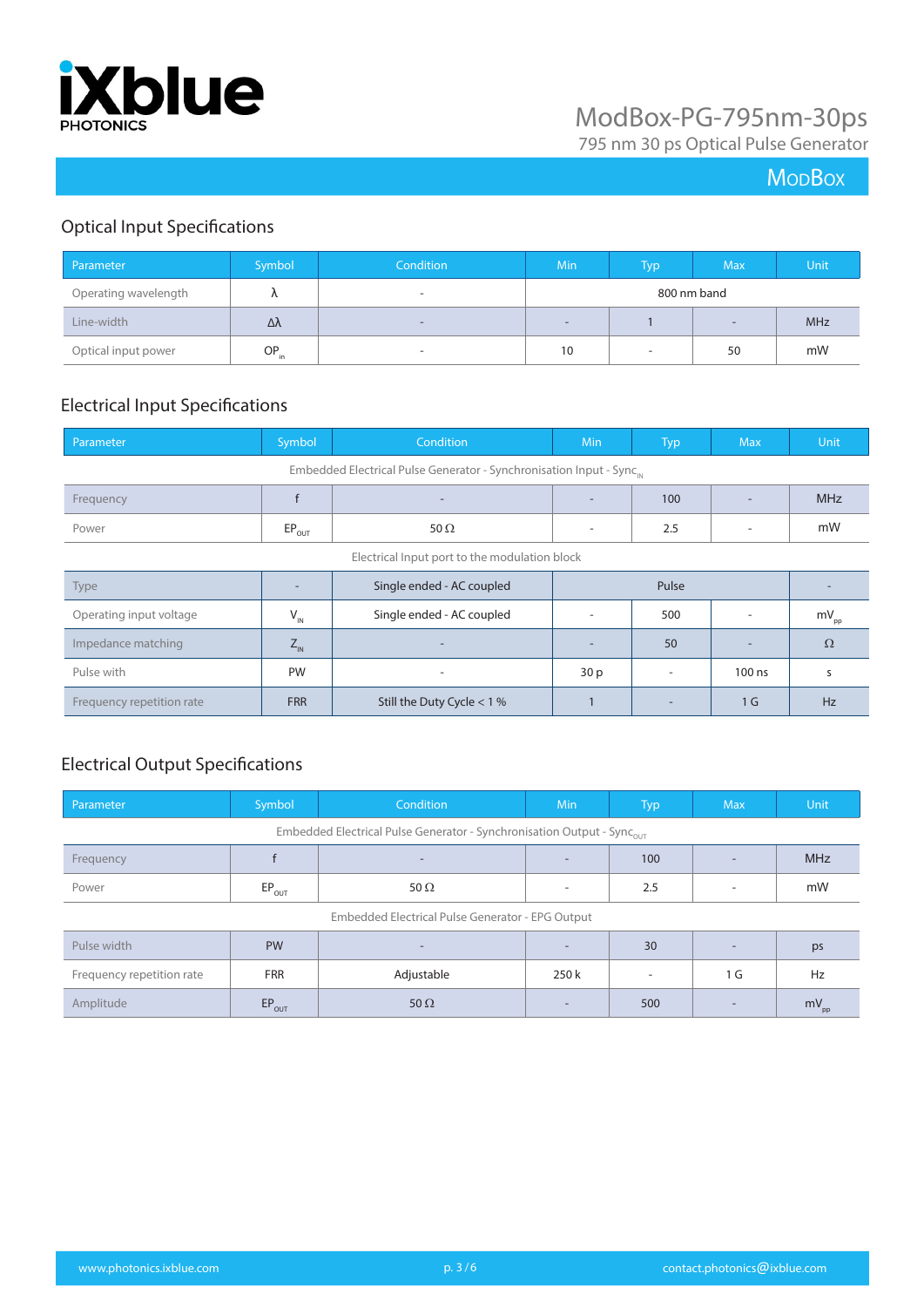

795 nm 30 ps Optical Pulse Generator

## **Mo<sub>D</sub>Box**

## Optical Output Specifications

| Parameter                           | Symbol      | Condition                 | <b>Min</b>               | <b>Typ</b> | <b>Max</b>               | <b>Unit</b> |
|-------------------------------------|-------------|---------------------------|--------------------------|------------|--------------------------|-------------|
| With embedded 30 ps Pulse generator |             |                           |                          |            |                          |             |
| Output pulse shapes                 | ٠           |                           | Gaussian                 |            |                          |             |
| Pulse width                         | <b>PW</b>   | Remotly adjustable        |                          | 30         |                          | ps          |
| Frequency repetition rate           | <b>FRR</b>  | Adjustable                | 250 k                    |            | 1 G                      | Hz          |
| Rise time / Fall time               | $t/t_{f}$   | $20 \% - 80 \%$           |                          | 10         |                          | ps          |
|                                     |             | ModBox-PG-795nm-30ps-30dB | 28                       | 30         | ٠                        | dB          |
| Pulse extinction ratio @795 nm      | <b>SER</b>  | ModBox-PG-795nm-30ps-50dB | 50                       | 55         | ۰                        | dB          |
| Extinction ratio stability          | <b>ASER</b> | Over 12 hours             |                          |            |                          | %rms        |
| Polarisation extinction ratio       | <b>PER</b>  |                           | 15                       | 20         | $\overline{\phantom{a}}$ | dB          |
| Insertion loss<br>IL                |             | ModBox-PG-795nm-30ps-30dB | $\overline{\phantom{0}}$ | 5          | $\overline{7}$           | dB          |
|                                     |             | ModBox-PG-795nm-30ps-50dB |                          | 10         | 14                       | dB          |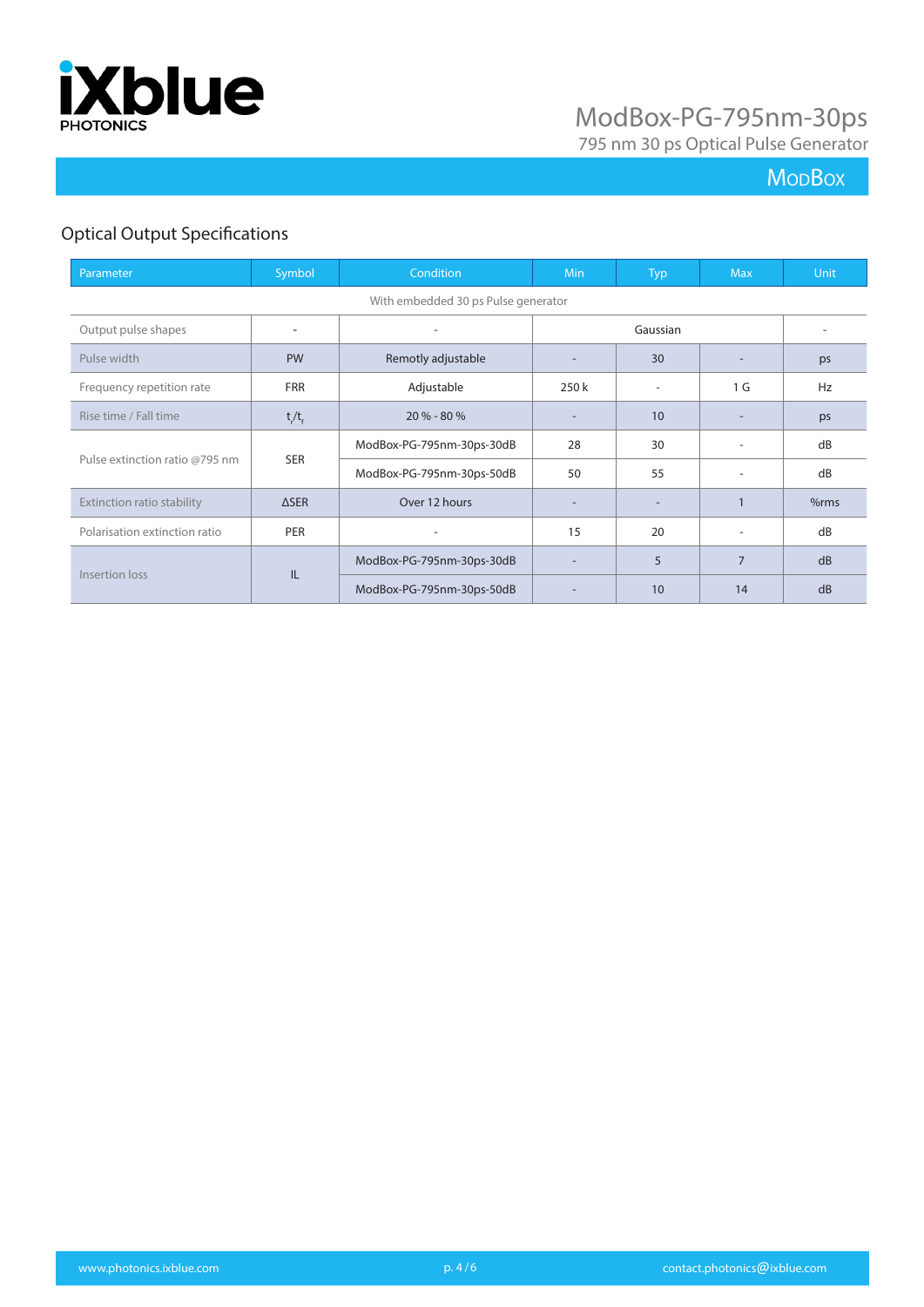

795 nm 30 ps Optical Pulse Generator

### **Mo<sub>D</sub>Box**

#### ModBox Electrical and Optical Outputs

The following equipment was used to obtain below results :

- ModBox-PG with built-in Pulse generator
- Oscilloscope Agilent 86100B or Tektronix CSA 8000

ModBox Electrical and Optical Outputs



30 ps - Pulse Width / Rise Time 30 ps - Pulse Width / Jitter



30 ps - Pulse Width - FRR tunable



SER stability from ModBox-PG-795nm-30ps-30dB SER stability from ModBox-PG-795nm-30ps-50dB